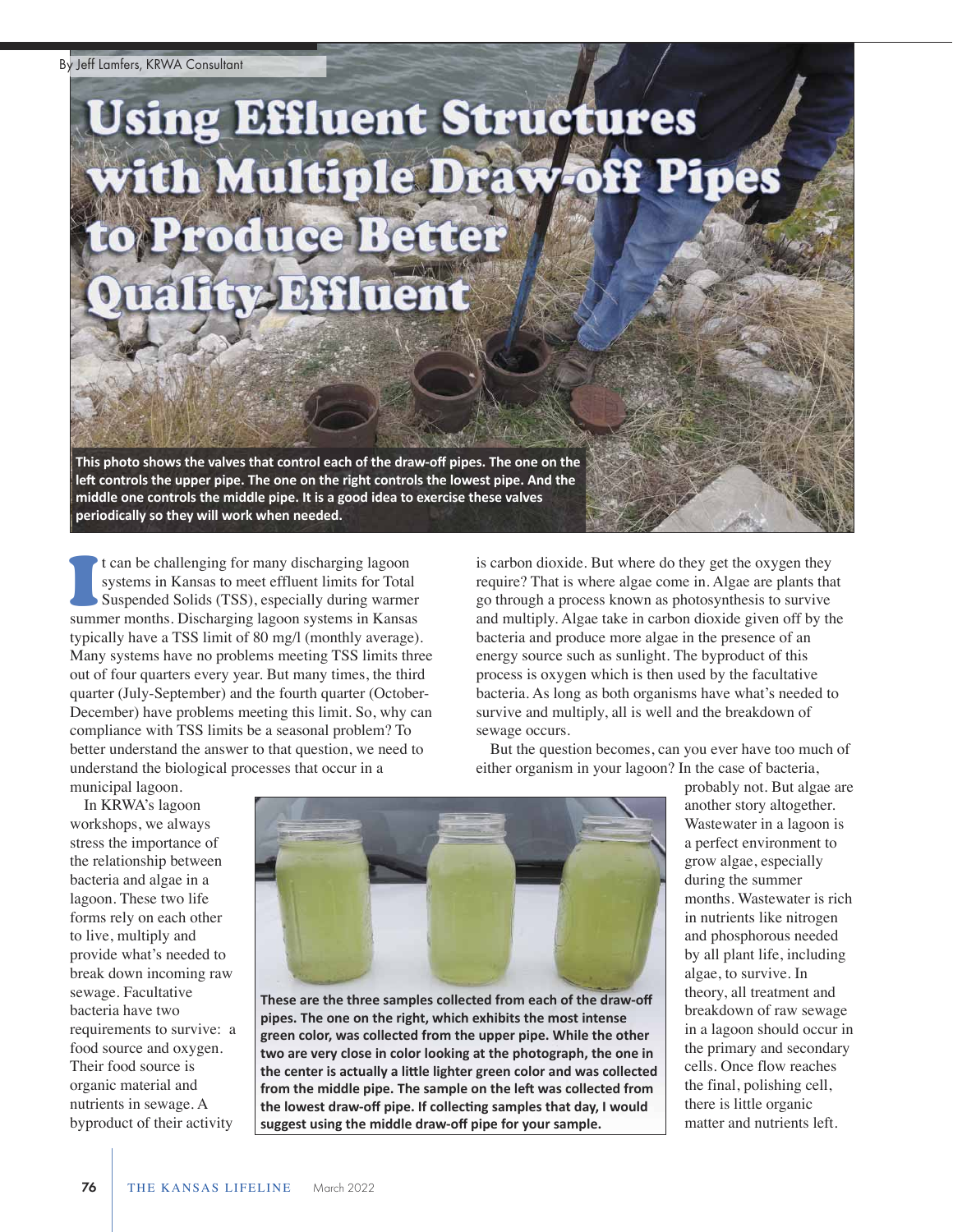Again, in theory, algae are supposed to die off in the final cell, so the lagoon produces a clear effluent free of solids and algae. Unfortunately, that is rarely the case. And this is especially true during the summer months. As I mentioned earlier, algae need sunlight to survive and multiply. So during the summer months, the concentration of algae in a lagoon is at its maximum due to long days, more direct overhead sunlight, fewer cloudy days and warm water temperatures. This can then adversely affect effluent quality, especially the algae concentration in the lagoon discharge.

One idea that has been promoted over the past 20 or so years is to provide lagoons with the ability to draw effluent from different depths of the final cell. Why would this be important? Again, remember algae require sunlight to survive and multiply. So typically, you should find the highest concentration of algae near the surface of a lagoon. However, at lower depths where sunlight cannot

penetrate, usually there will be lower algae concentrations. Consequently, engineers have been designing effluent structures that allow drawing effluent from various depths. Typically, these lagoons will have two to three different draw-offs, often depending on the total depth of the final cell. Engineers have also started designing final cells with a greater water depth than the primary or

**This photo shows the drawoff pipes as they enter the effluent structure. The upper pipe is on the left. The middle pipe is next. And the lowest pipe is still under water. This is where samples should be collected for visual inspection by using either a sampling stick or bucket and rope.**



**So typically, you should find the highest concentration of algae near the surface of a lagoon.** 

secondary cells. Hopefully, that should give the operator more flexibility in finding that "sweet spot" at the right depth that provides a clearer effluent than what you find near the surface.

Over the years, many discharging lagoons have either been built with this draw-off design or modified so that such is available. However, I am often

#### **VIP | Your Kansas Water Tank Maintenance Professionals**

**SERVICES** | CONSULTATION | CLEANING | INSPECTION | PAINTING | REPAIRS | MAINTENANCE PROGRAMS







#### Need a timely response? **Contact Rick Penner today!**

Phone: +1316-651-6164 Email: rick@viptanks.com 233 S. Weaver Street Hesston, Kansas 67062 vikingindustrialpainting.com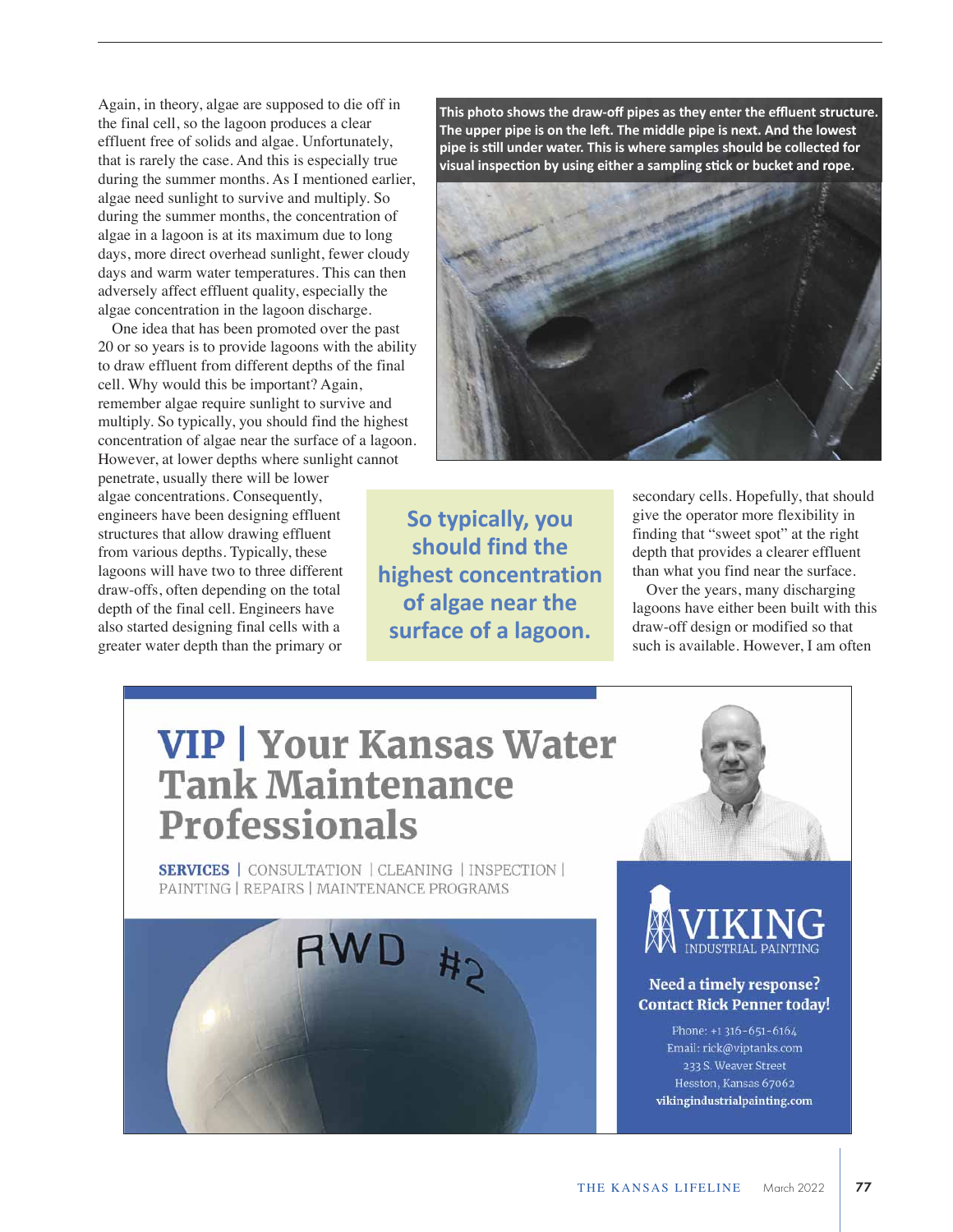surprised that many operators do not understand the purpose of multiple draw-offs and how that can help produce a better quality effluent. One such system whose lagoon is equipped with multiple draw-off pipes is the city of Moran. The city has a three-cell discharging lagoon. The first two cells have a typical 4-5 foot water depth. However, the final cell has a 7-foot water depth and three draw-off pipes in the effluent

**What we found was that the upper pipe by far had the greenest color and thus, more algae which could contribute to high effluent TSS.** 

structure. According to the city's lagoon blueprints, the upper pipe is 1-foot below the water surface, the middle pipe is almost three feet below the surface and the lowest pipe is almost four feet below the surface.

I recently met with the city's operators and we collected individual samples in clear glass mason jars from each of the three draw-off pipes. See the photographs. On the day we met and collected samples, it was very windy. That may have provided more mixing of the final cell than on a calm day. In short, strong winds may not promote the idea of having individual layers within a lagoon with almost all of the algae near the surface. What we found was that the upper pipe by far had the greenest color and thus, more algae which could contribute to high effluent TSS. The second greenest sample was the lowest pipe. But the pipe that provided the least amount of green color and algae was in the middle. While I realize this is somewhat surprising, it should be noted that, as least visually, there really wasn't

that much difference in green color intensity between the two lower drawoff pipes. And the strong winds could have contributed to our findings. Regardless, I encourage all systems that have effluent structures with multiple draw-off pipes to experiment and conduct this same visual test to find which draw-off pipe produces the least green effluent which then hopefully has a lower TSS concentration.

I encourage operators with such an

effluent structure design to conduct such tests, if possible, on calm days or even after several days of cloudy weather. Finally, to generalize, most such designs were meant to use lower draw-off pipes during the summer months and upper or middle pipes during the winter. Please note, however, that this doesn't always hold true. The best way to take full advantage of such a design is to conduct the visual test described in this article. And if I can be of help, please feel free to call or email me. I can be reached at either 913-850- 8822 or jeff@krwa.net.

*Jeff Lamfers began work for KRWA in November 2008. Jeff has more than thirty years of regulatory experience in the oversight and operation of water and wastewater systems with the Kansas Department of Health and Environment. He is a graduate of the University of Kansas with a degree in Environmental Studies with an emphasis in aquatic biology.* 





Erin Allen | Business Development Mngr. | erin.allen@sam.biz | 660.215.7091

# **Support Associate**

When a city or rural water district needs products or services,

#### **SHOP ASSOCIATES FIRST**

for a current directory, with contact, email addresses and Web site information for Associate Members, check out

**www.krwa.net**

(under membership)